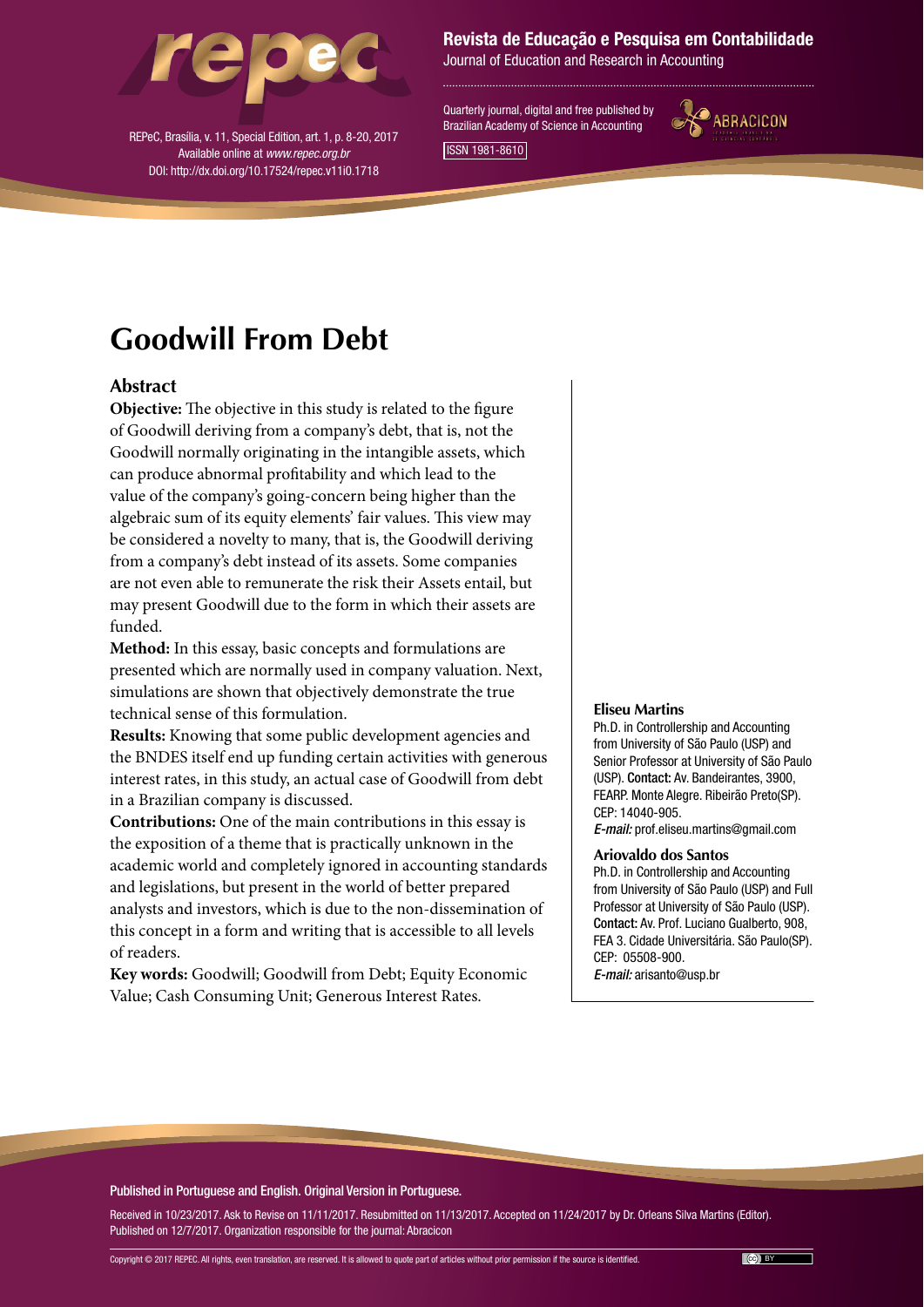# **1. Introduction**

Whenever we talk about Goodwill (even in Brazilian legislation - Law 12.973/2013), we think of Assets. In Accounting Theory books, manuals, scientific papers, academic and professional works in general, this is also the case. The same happens in the accounting standards, such as the Technical Pronouncement CPC 04 (R1) – Intangible Assets and CPC 15 (R1) – Business Combinations.

But this link with the Assets does not only exist because, when accountable, this Goodwill is located under the Assets of the Acquiring Entity that paid for it, but also because it is always referenced to an Asset of the Acquired Entity, represented by its capacity to generate abnormal income. In fact, the Asset is only allocated to the acquiring entity because it is considered an Asset of the Acquired Entity unaccounted for in the latter, and consequently beyond the reach of the former's Equity.

But all of our considerations in this study do not refer to the Goodwill registered in an acquiring entity, but to the entity that is truly able to make abnormal profits, whether acquired by someone or not. In other words, we are referring to the entity that truly holds this intangible asset.

Anyway, let us use the formal Accounting concept. In simplified terms, Goodwill is measured as the surplus of the entity's fair value over the fair value of the algebraic sum of its identifiable Assets and Liabilities (Technical Pronouncement CPC 15 (R1), items 18 and 32). Hence, the definition will be: Goodwill corresponds to the difference between the fair value of the entity as a whole and the algebraic fair value of its individual identifiable Assets and Liabilities.

In other words, we are working here with what Edwards and Bell (1961) called Subjective Goodwill, depending on a measuring criterion accepted to determine the company value as a whole, functioning, different from the Objective Goodwill, defined by a particular transaction value. We will consider the fair value of the entity in going concern as the economic value based on the present value of the future cash flows (without detailing, for now, whether these refer to the dividend flow, cash flow to the firm, to the stockholders, etc.).

The standards and the literature have always attributed Goodwill to the existence of inseparable and individually tradable intangible attributes, such as reputation, image, product quality, workforce, market share, research proficiency, strategic positioning etc., specifically considering their role in the company's capacity to generate profit (and cash flow) beyond the normal business risk. Hence, all of these characteristics focus on these attributes, true "Assets" from the economic viewpoint, although their accounting disclosure is not possible.

We do not intend to go beyond these basic conceptual considerations here, also because we will work with extremely simplified hypotheses. What is fundamental is to preserve the idea of Goodwill as the most intangible of intangibles, representing the sum of these factors that constitute the abnormality of the entity's profitability. Besides the difficulty to determine the expected cash flows, another known difficulty is related to what a company's normal income should be, in view of the risks involved and the time factor. And as that is not our objective either, we will simply consider them as known values to develop what we intend to.

### **2. Objective**

What we intend to do here is to present a novelty, perhaps to many, as well as to recall, to what we believe to be very few people, that Goodwill does not always figure among the entity's economic "Assets", such as those listed earlier and that sometimes, or in fact almost always, part of it figures among the entity's Debt. Many companies possess Goodwill, but may not have, in fact, any Assets capable of remunerating the risk they carry. This Goodwill derives from the Debt that funds their activities.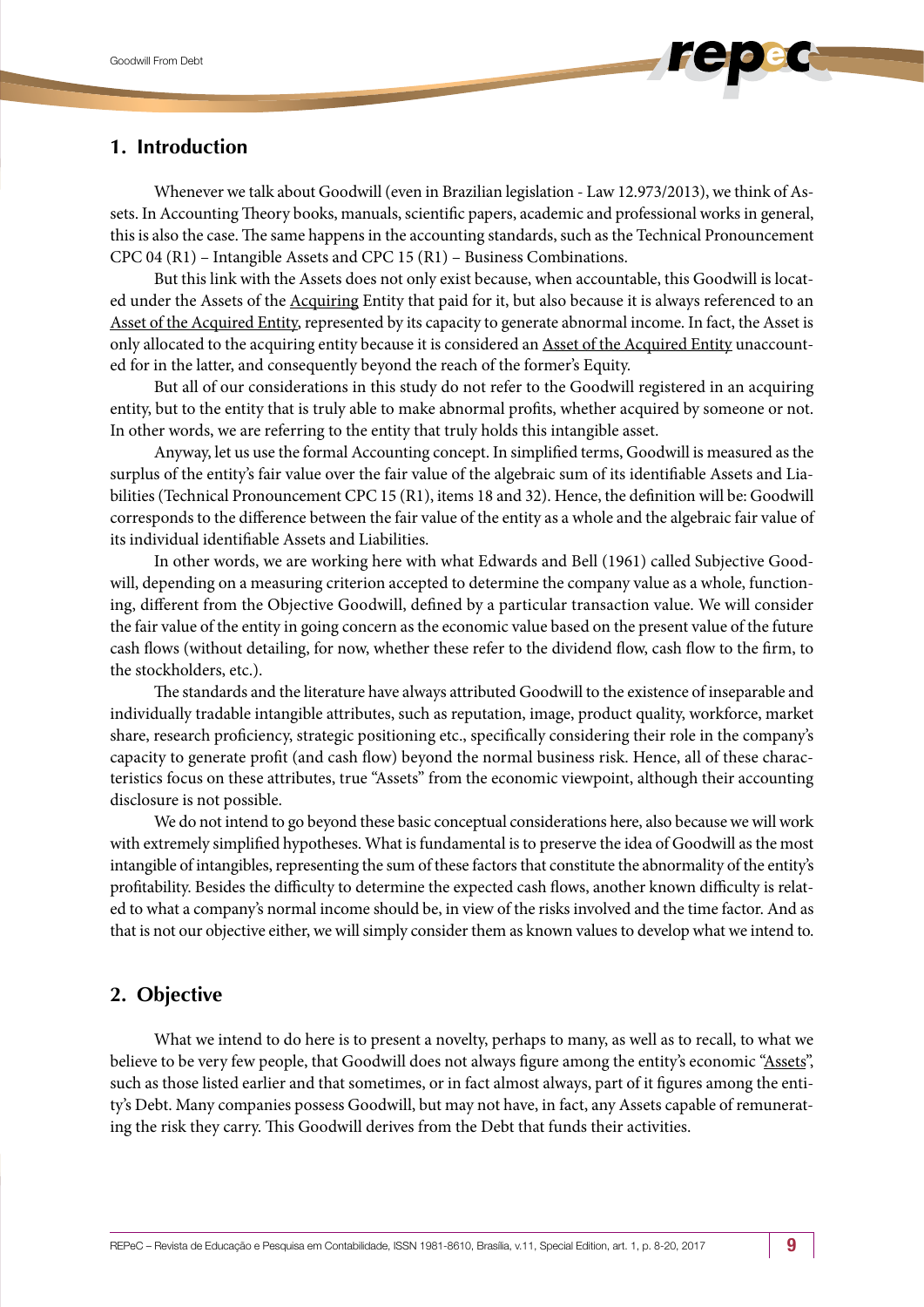

In items 65 to 90 of Technical Pronouncement CPC 01 (R1) – Reduction to Recoverable Value of Assets– basically, the following is discussed: if a certain specific Asset does not generate abnormal profitability, we look for the "cash generating unit" that generates this. This means that Goodwill is always related to an Asset or a set of Assets that may be presenting this abnormal income and cash generation. According to the standard, the intangible factors that normally support the Goodwill should always be linked to a particular Asset or certain set of Assets called "cash generating unit".

It is not mentioned anywhere that the "cash generating unit" could actually be a "cash consuming unit", which is the case of the Debt. This topic has been addressed very sparingly in the accounting literature, except that, of course, smart investors do notice it.

Nevertheless, in Brazil, there is an original model to identify and measure how much of a company's total Goodwill derives exclusively from its Debt. Therefore, we should not only disseminate it (actually disseminate the concept and the model) for academic as well as professional purposes. We should further spread it for the analysis and potential acceptance of accounting regulators and standardizers. That is our main motivation.

# **3. A Didactical Introduction to the Theme**

#### **3.1 Background**

What is noteworthy is that the world of practice is much more aware of the concept Goodwill from Debt than the academic world. To give an example, in some segments, company valuation and trading revolves around the Debt quality and volume. Traditionally, in some markets, such as mainly the North American, the trading of banks strongly and sometimes almost uniquely consider the quality and dimension of its Liability accounts that represent funding. In the more traditional commercial banks, Cash Deposits are in the spotlight, to the extent that some small banks specialize in this type of funding to sell this portfolio to other banks.

In Brazil, this specific case of Deposits, further discussed internationally, has been studied; an example is the Master's thesis by Martins (2002), under the suggestive title: *Contribution to Goodwill Valuation: Stable Deposits, an Intangible Asset*. In that thesis, the contemporary bibliography was cited, almost completely foreign. Another study stemming from the first: Leão and Vasconcelos (2010).

Shortly after, that same author introduced the generalization of Goodwill from Debt, and to our knowledge in the international sphere, in his doctoral dissertation *Interactions among Capital Structure, Company Value and Asset Value* (Martins, 2005). What is more, he introduced a specific formulation to dimension this Goodwill. The basic concepts of that study underlie what we are presenting next.

Apart from this, very few papers have addressed the matter. We have never been able to understand why. The main authors were Kane, Marcus and McDonald (1985), Choi (1988), Martins, Carvalho and Assaf Neto (2008), Cheng and Tzeng (2011) and Martins and Martins (2015). In fact, only the third and fifth address the subject directly.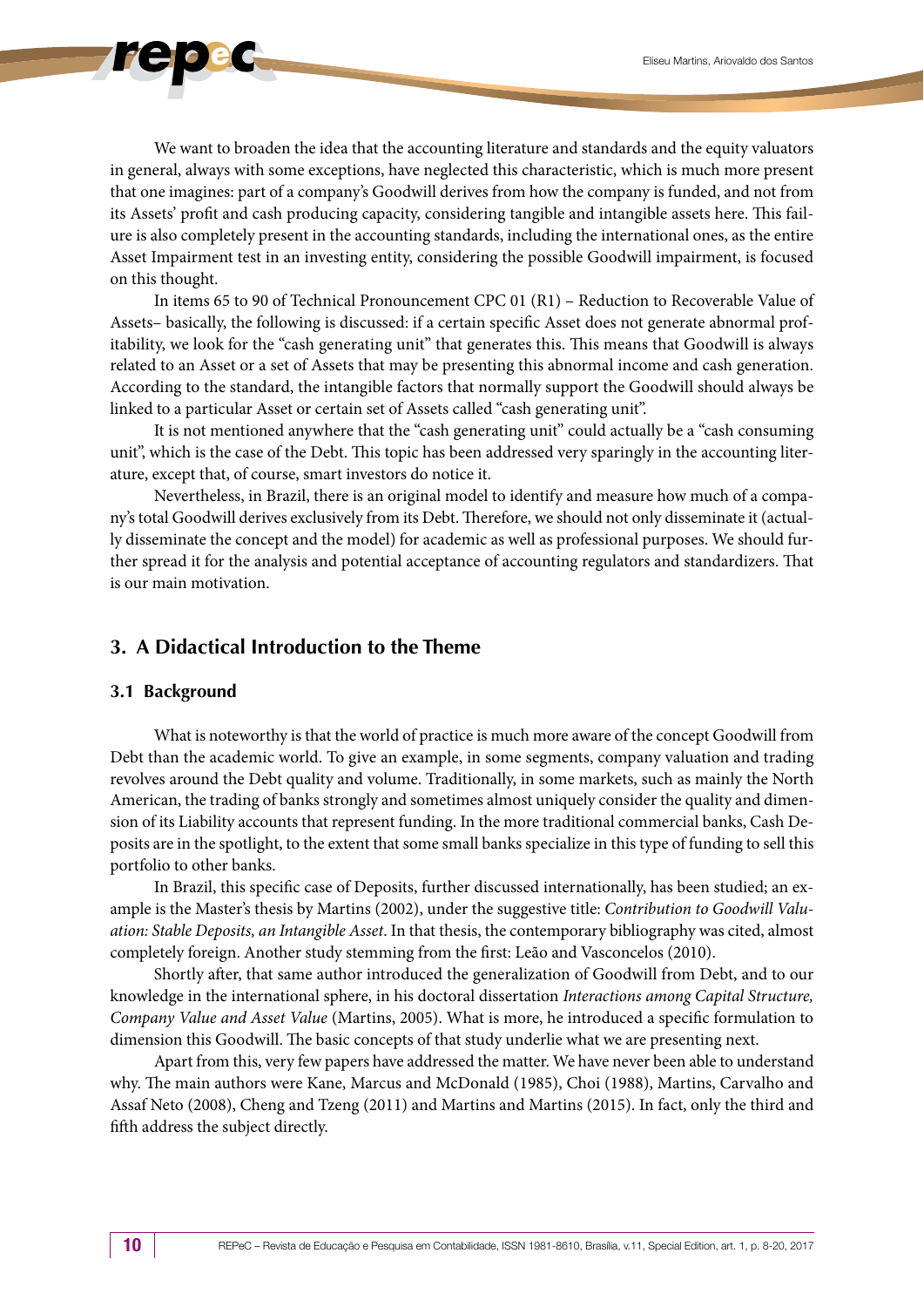## **3.2 Introducing Concept and Calculation**

In the attempt to demystify the matter, some simplifying premises are admitted, as well as the following. Being:

- *A* the book value of an Asset producing a perpetual flow of income and cash (reinvestments equal to depreciation for the sake of maximum simplification);
- *P* the book value of the financial Debt and *PL* the book value of Equity, both of which completely fund *A,* also in perpetuity;
- *x* the return rate of *A*;
- *kd* the interest rate of *P*, interests being paid as they are incurred;
- *ke* the cost of own capital;
- *r* the income rate; and,
- *L* the net profit, the net cash produced by the company and the dividend value.

Hence, the Assets, Debt and net profit being perpetual, and given the previous hypothesis, this net profit equals the net cash the company produces (because the investments equal the depreciation), and this net profit being fully distributed, the company will never accumulate cash, the balance sheet will eternally be  $A = P + PL$ , and the net profit will eternally be:

 $A \times x$  = income and cash produced by Assets before income tax;  $P \times kd = \text{financial expenses}$  accrued and paid, also before income taxes.

$$
L = (A \times x - P \times kd) \times (1 - r) \tag{1}
$$

Or, for the sake of a clearer visualization of the net profit tax:

Net operating income from Asset = Net operating cash produced by Asset =  $A \times x \times (1 - r)$ ; Financial expenses net from taxes =  $P \times kd \times (1 - r)$ .

$$
L = A \times x \times (1 - r) - P \times kd \times (1 - r)
$$
\n<sup>(2)</sup>

The *Economic* Value of Equity ( $V_{pr}$ ) will be given by the present value of the net profit, that is, the present value of dividends, equal to the present value of the net cash flow to stockholders (conditions valid for the adopted simplifications). Given the perpetuity,  $V_{PL}$  being this economic value, and recalling that *ke* is the cost of equity:

$$
V_{PL} = \frac{L}{ke} \tag{3}
$$

We now introduce the hypothesis that the individual fair values of the components of *A* and *P* are exactly equal to their book values. Hence, *G* being *Goodwill*, it will exist if this  $V_{pr}$  is higher than the PL. And let us assume here that  $V_{PL}$  will always be equal to or higher than *PL*, in order to avoid complications with the figure of gain from bargain purchase (jokingly denominated *Badwill)*.

$$
G = V_{PL} - PL \tag{4}
$$

For the sake of greater simplification and maximum clarity, let us admit that this Asset *A* is capable of producing returns net from taxes equal to the cost of own capital. In fact, the opposite should be said: if the Asset is fully funded by Equity, the cost of own capital should contain exactly the only risk that exists, which is the risk of this Asset. Hence, in this condition: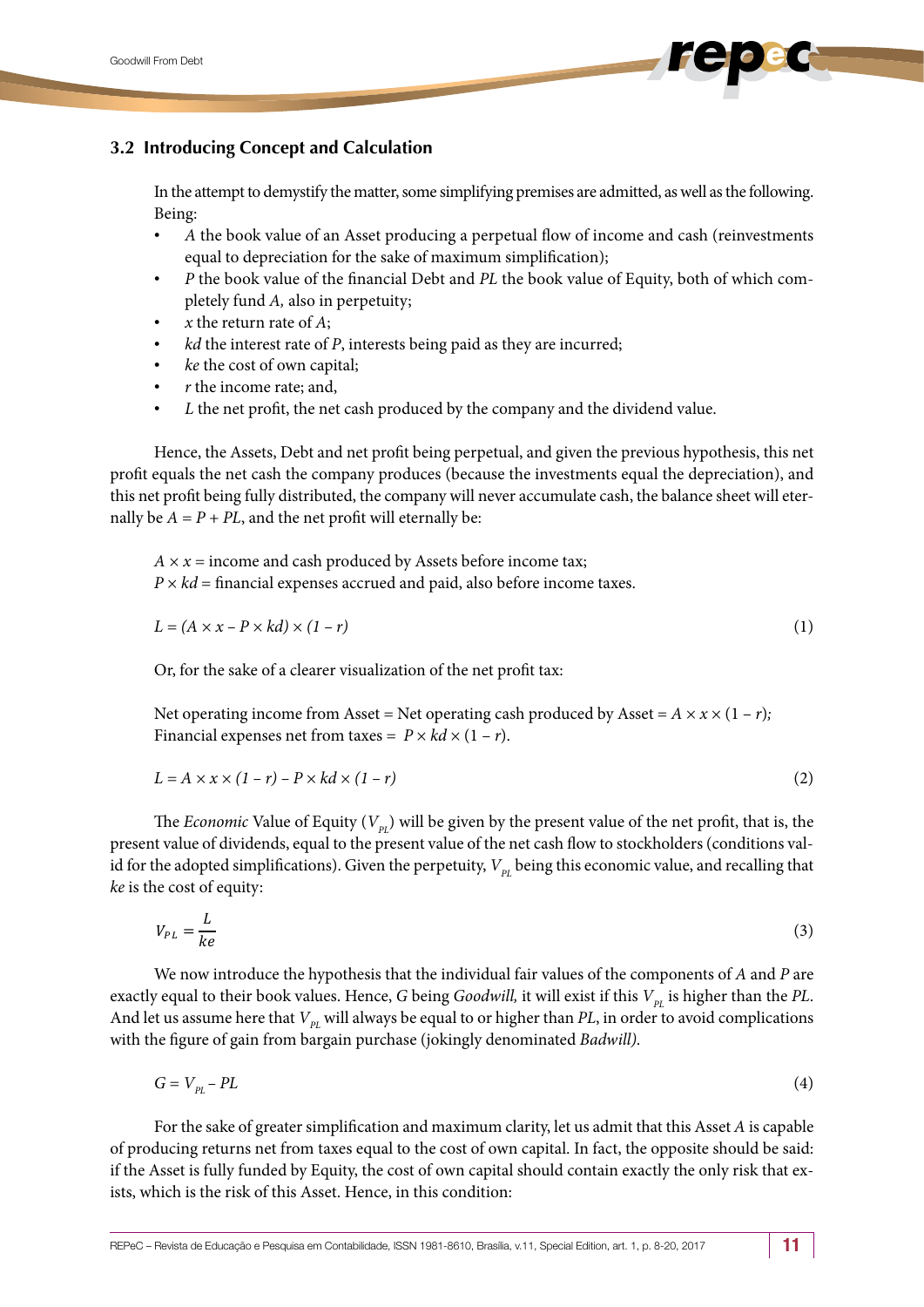$$
ke = x \times (1 - r) \tag{5}
$$

Also for the sake of simplification, let us admit that this cost of own capital *ke* does not change, not even in the presence of Debt within certain limits. We can then define that the Economic Value of Equity, previously given by (3), equals:

$$
V_{PL} = \frac{L}{ke} = \frac{A \times x \times (1 - r)}{ke} - \frac{P \times kd \times (1 - r)}{ke}
$$
(6)

The first term of Equation 6 is exactly the Economic Value of the Asset,  $V_{A}$ , as it represents the net cash flow produced by this Asset brought to present value at its opportunity cost, given by *ke* as admitted earlier. Hence, the first term of Equation 6 would be:

$$
V_A = \frac{A \times x \times (1 - r)}{ke} \tag{7}
$$

Except that, as  $ke = x \times (1 - r)$ , it is concluded, in fact, that:

$$
V_A = \frac{A \times ke}{ke} \tag{8}
$$

In other words, the Economic Value of the Asset in this case is exactly equal to its Book Value, which we also considered to be equal to its Fair Value.

$$
VA = A \tag{9}
$$

If the Economic Value of the Asset is equal to its Book Value and Fair Value, this means that, under these hypotheses, there is no *Goodwill* in this Asset.

Let us now look at the second term: it represents the Economic Value of the Debt as the company and its partners see it,  $V_p$ , according to Equation 10.

$$
V_P = \frac{P \times kd \times (1 - r)}{ke} \tag{10}
$$

The latter expression means that the Economic Value of a perpetual Debt is equal to the financial expense it generates, brought to present value by the cost of equity. And unless  $k \frac{d}{dx}$   $(1 - r)$  is also equal to *ke* (remote but nevertheless possible), the Economic Value of the Debt will not be equal to its Book Value; under the hypothesis that the financial expense rate, net from income tax, is lower than the cost of own capital, which is totally normal in a minimally organized economy and in a company that is not going to bankruptcy:

$$
V_p < P \tag{11}
$$

What does this mean? For the stockholders, the reasoning is as follows: the present value of this Debt's payment flow, brought to present value by the cost of own capital, is normally lower than this flow discounted by its own rate net from interests (as a rule, this flow is the fair value of the Debt).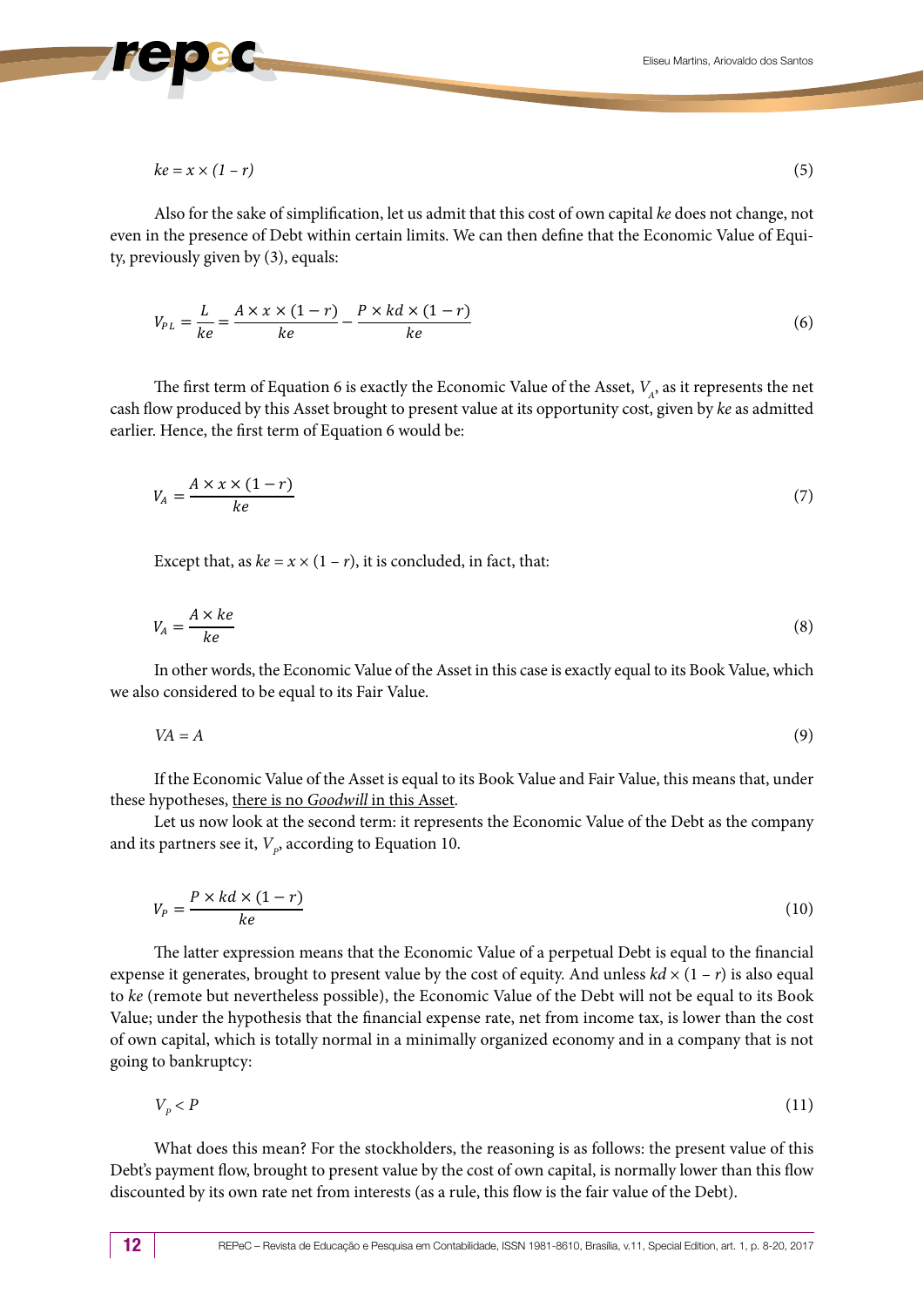Now, if the Economic Value of a Debt is lower than its Book Value, and its Book Value corresponds to its Fair (market) Value, this means that this Debt entails a gain for the stockholders, that is, the company's *Goodwill* lies in its Debt instead of the Asset. Economic Value of the Asset higher than its Fair Value means existence of *Goodwill.* The opposite happens for the Debt: Economic Value of the Debt lower than its Fair Value means existence of *Goodwill.* There are other ways to prove this, but let us first move on to a simulation to better set the concept.

### **4. Introducing a Simulation**

If we replace all of this algebra, although very simple, by simulated figures, the concept should become even clearer.

Let us admit, then, that company obtains the following performance in thousand *reais* and annual percentages, supposing perpetual values and periodical investments equal to the depreciations:

| R\$15,000  | Assets (A) = R\$100,000 $\times$ Operating Income Before Taxes (x) = 15% |
|------------|--------------------------------------------------------------------------|
| (R\$4,500) | Taxes on Operating Income $(r) = 30\%$                                   |
| R\$10,500  | Net Operating Income $(Lo)$ = Net Cash from Operations = 10.5%           |
| (R\$4,000) | Debt (P) = R\$40,000 $\times$ Financ. Expenses Before Taxes (kd) = 10%   |
| R\$1,200   | Recovered taxes = $30\%$                                                 |
| (R\$2,800) | Financial Expenses Net from Taxes = 7%                                   |
| R\$7,700   | Net profit $(L)$ =                                                       |

Equity (*PL*) = R\$60,000 à Return Rate of 12.8%

Let us admit that the cost of own capital (*ke*) equals 10.5%. Hence, the Economic Value of the company will be:

$$
V_{PL} = \frac{L}{(ke)}
$$
, according to Equation 3.

$$
V_{PL} = \frac{R\$7,700}{10.5\%} = R\$73,333
$$

If the Fair Value of the Assets and Debt equals their Book Value, according to Equation 4, this company's *Goodwill* will equal:

$$
G = V_{PL} - PL = R\$73,333 - R\$60,000 = R\$13,333
$$

But what is the origin of this *Goodwill*? What is the cash producing unit that generates it? The Assets as a whole?

Following the same logic as demonstrated, the Economic Value of the Asset is given by Equation 7:

$$
V_A = \frac{A \times x \times (1 - r)}{ke} = \frac{R\$100,000 \times 15\% \times (1 - 30\%)}{10.5\%} = R\$100,000
$$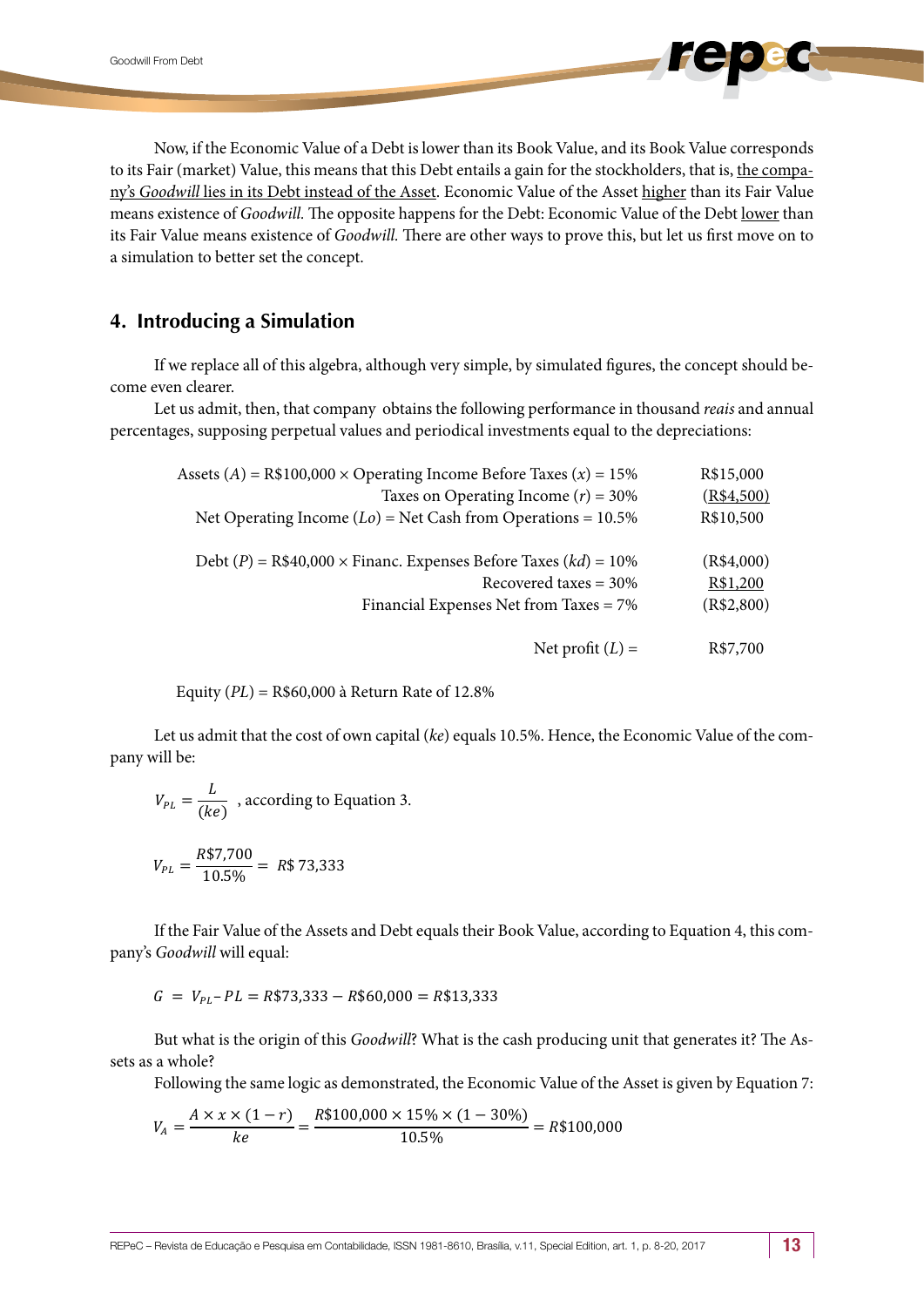In other words, the Economic Value of the Asset is exactly equal to its Book Value. Where is the *Goodwill* this Asset would contain? What abnormal profitability does it produce? Visibly none.

On the other hand, the Economic Value of the Debt is as follows, according to Equation 10:

$$
V_P = \frac{P \times kd \times (1 - r)}{ke} = \frac{R\$40,000 \times 10\% \times (1 - 30\%)}{10.5\%} = R\$26,667
$$

As the Book and Fair Values of the Debt equal R\$40,000, this Debt contains a gain of R\$13,333, and that is the origin of the company's *Goodwill*.

A simple way to prove this is:

- a. If the Asset were solely funded by Equity, the Net profit would equal the Net Operating Income (equal to the Net Operating Cash the Asset produces) and would correspond to R\$10,500; and the Equity would equal R\$100,000, with the stockholders gaining exactly 10.5%, equal to its *ke*, which would mean that no *Goodwill* exists;
- b. As the stockholders only invested R\$60,000 and gained R\$7,700, they obtained a return rate of 12.8%, superior to their cost of own capital corresponding to 10.5%. Hence, an abnormal income exists that produces *Goodwill*. And the only distinguishing factor between a) and b) is the presence of the Debt. It generates the *Goodwill*, and not the company's Assets.

An alternative form of proof is:

- a. The stockholders invested R\$60,000 and this amount produced a net return rate of 10.5% in the Asset, which corresponds to R\$6,300;
- b. They borrowed R\$ 40,000 which, invested into the Asset, produced:
	- iii. Return net from taxes equal to  $10.5\% \times R$40,000 = R$4,200;$
	- iv. Cost, net from taxes,  $7\% \times R$40,000 = (R$2,800);$
	- v. Hence, the stockholders gained, in addition, R\$1,400 of net profit. These, added up to the R\$6,300 produced by their own capital, resulted in a total net profit of R\$7,700;
	- vi. Hence, if the company gains, because of the debt, an additional R\$1,400 per year, discounted by the perpetual cost of own capital equal to 10.5%, this means a gain of  $R$1,400/10.5\% = R$13,333;$
	- vii. This reveals the *Goodwill* produced by the company's Debt.

Yet another form of proof: the gain from Debt, or its *Goodwill*, that is, the value added to the Economic Value of Equity, is the difference between a) the total service of the debt discounted by the net cost of that debt and b) this same total service discounted by the cost of own capital if the only service of the debt is the annual financial expense net from taxes. Thus, calling the Financial Expense Net from Taxes *DFL* and the Cost of Debt Net from Taxes *kdL*:

Goodwill from Debt 
$$
(G_p)
$$
 = Gain on Debt =  $\frac{DFL}{k dL} - \frac{DFL}{ke}$  (12)

$$
G_P = \frac{R$2,800}{10\% \times (1 - 30\%)} - \frac{R$2,800}{10.5\%} = R$40,000 - R$26,667 = R$13,333
$$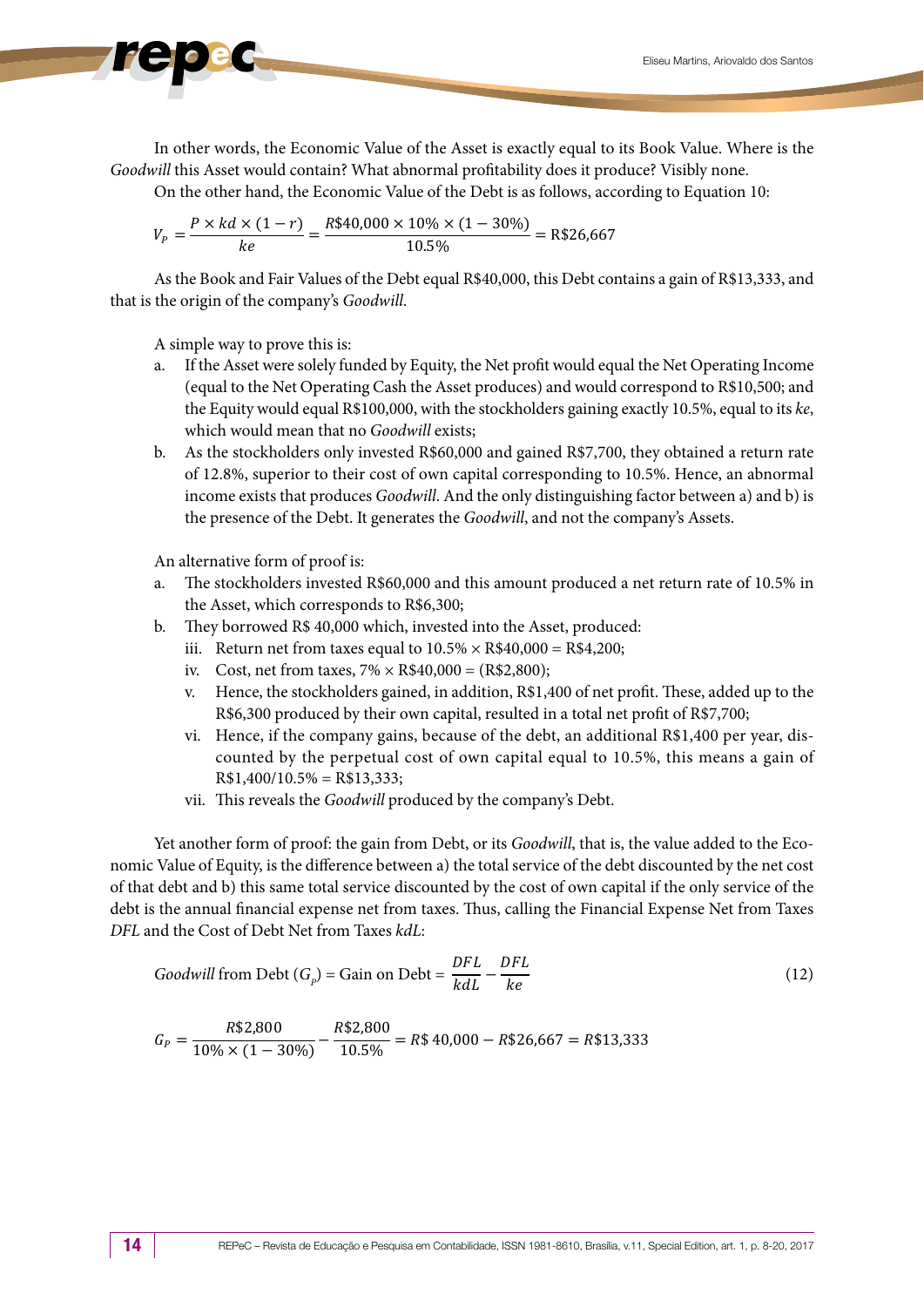# **5.** *Goodwill* **from Assets simultaneous with** *Goodwill*  **from Debt and some Confusion**

The true Economic Value of an Asset is the present value of the net cash flow it produces, brought to present value by the discount rate that considers the time factor and the exclusive risk of that Asset. Introducing the effect of part of it being financed at a cost other than the cost of equity into the Asset Value means that the asset (a car, for example) is worth more or less, per se, depending on how it was financed. If a car is worth R\$ X for prompt payment, and if it has a higher market value because it is financed at a fully subsidized rate, and the debt is transferable to the new acquirer, it should be considered that the transaction value is relating not only to the vehicle, but to the combination of the vehicle and its debt. And one needs to be separated from the other. This is what has not been done in company valuations in general and not in accounting either: how much the Asset is worth and how much the Debt is worth, in economic terms, based on the present value of its reflexes in the company's cash, and the determination of whether *Goodwill* exists in the Assets or Debt or both.

In the previous topic, we only assumed that the net rate of return of the Assets is equal to *ke* to isolate the *Goodwill* from Debt. But if the Asset produces more than the *ke*, it will also generate *Goodwill*. Let us repeat the calculations of the same previous simulation, but assuming that the gross rate of return *x* of the Asset is 18% instead of 15%. When we repeat the calculation, the Net Operating Profit, equal to the Net Operating Cash Flow, will then equal R\$ 12,600 and not R\$ 10,500 anymore. Net Income will be R\$ 9,800, and the Economic Value of Company Equity will be R\$ 93,333 (R\$ 9,800/10.5%), generating *Goodwill* of R\$ 33,333, not R\$ 13,333.

And it is clear that this *Goodwill* has now increased because, if the Asset produces R\$ 12,600, it is worth R\$ 120,000 in "economic terms", and not R\$ 100,000. That is the genuine *Goodwill* from the Asset of one or several of its cash generating units.

Thus, if someone pays R\$ 93,333 for the total Equity, which in "accounting terms" and in terms of the Fair Value of its Assets and debt equals R\$ 60,000, that person pays goodwill for expected future profitability deriving from two sources. The Investment account in the investor's balance sheet should present:

| <b>Equity of Controlled Company</b>        | R\$60,000 |
|--------------------------------------------|-----------|
| Goodwill from Assets of Controlled Company | R\$20,000 |
| Goodwill from Debt of Controlled Company   | R\$13,333 |
| Total investment                           | R\$93,333 |

If, unlike the simplified hypothesis of perpetuity admitted here, we had the reality of life, the *Goodwill* from Assets would clearly behave in one way, and the *Goodwill* from Debt in another way. If the Debt were settled over time, for example, this *Goodwill* would be lower, merely related to the length of existence of funding that costs less than the Asset where these resources produce, and would have to be "amortized" gradually, even if through impairment, as its value would decrease over time.

It is interesting to note, and this is not at all difficult to find in Brazilian practice, that a company whose Asset contains a genuine "*Badwill*", because of the inability of this Asset to produce a net return compatible with the cost of own capital, but with a Debt that subsidized that its Equity has an Economic Value where *Goodwill* appears. Under current accounting rules, this Goodwill will be allocated to a cash generating unit of the controlled company's Asset (sic); How crazy! In fact, it is derived from Debt and is greater than that considered in the negotiation; in other words, the net balance of the Goodwill is positive, but because the Goodwill deriving from the Debt is higher than the Badwill from the Assets, And is it not necessary to perform the impairment of the Asset that does not produce consistent return?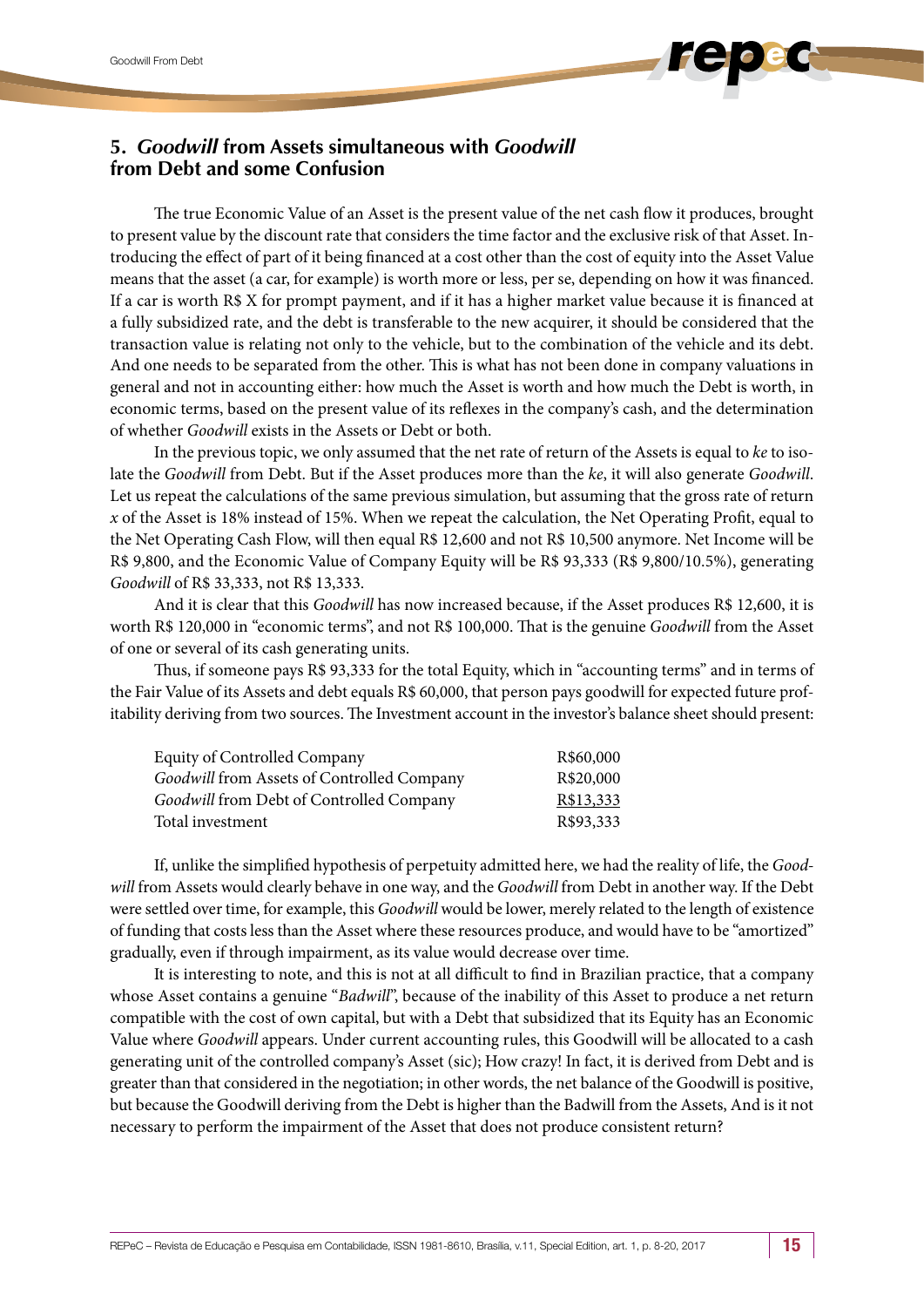#### **5.1 The use of the Company's WACC and Cash Flow**

The question could be raised: but is the Asset not usually valued by the cash flow it produces discounted by the Weighted Average Cost of Capital? After all, the traditional and most used valuation method of non-financial corporations is based on the Company's (or Firm's) Cash Flow and, not, on the Equity Cash Flow. To date, in this work, we only use the latter, valuing the company for what it produces as a whole, discounted by the cost of equity, and we also value the Asset discounted by the cost of equity.

But the Company's Cash Flow model differs, using the *WACC* (Weighted Average Cost of Capital), the average between the cost of debt and equity. It is common practice and in some sources to see the enormous error of calculating the *WACC* based on the "book" values of Debt and Equity. Since the origin of this concept, Nobel Prize Laureates Modigliani and Miller, 1950s, this is untrue. The *WACC* can only be calculated based on the Fair Value of the Debt (market value, according to the contemporary expression) and the *Economic* Value of Equity (never based on its book value). Hence the circular process: we need the Economic Value of Equity to calculate the *WACC*, to be used in the calculation of the Economic Value of Stockholders' Equity (?).

Very quickly, and suggesting the already mentioned doctoral dissertation by Martins (2005) and the also cited article by Martins and Martins (2015) for further details, let us see how the calculation would look, according to this erroneously applied Company Cash Flow model, and use the data from the second simulation, with the Asset truly producing more than the equity.

The – mistaken – *WACC* calculation, based on the "book" values of Debt and Equity, would be given by:

False WACC = 
$$
\frac{kd \times P}{(P + PL)} + \frac{ke \times PL}{(P + PL)}
$$
 (13)

False WACC =  $7\% \times 40\% + 10.5\% \times 60\% = 9.1\%$ 

Economic Value of the Company,  $V_{E'}$  (as if assessing Asset Value):

False 
$$
V_E = \frac{Lo}{False WACC} = \frac{R$12,600}{9.1\%} = R$138,462
$$

| R\$138,462  |
|-------------|
| (R\$40,000) |
| R\$98,462   |
|             |

In other words, the Equity Value, which we calculated at R\$93,333, would thus correspond to R\$98,462. Invest that and see if you manage to gain the 10.5% defined as the cost of own capital. That entails the need for a Net Profit of R\$10,339, but it only amounts to R\$9.800. That means that the value calculated in this way is wrong.

If we recalculate this formula based on the actual *WACC*, calculated using the Economic Value of Equity equal to R\$93,333, then:

$$
True WACC = \frac{kd \times P}{(P + V_{PL})} + \frac{ke \times V_{PL}}{(P + V_{PL})} = 9.45\% \tag{14}
$$

| True WACC                       | 9.45%       |
|---------------------------------|-------------|
| True $V_{F}$ (R\$ 12,600/9.45%) | R\$133,333  |
| $(-)$ Debt Value $(P)$          | (R\$40,000) |
| True $V_{\rm pr}$ =             | R\$93,333   |
|                                 |             |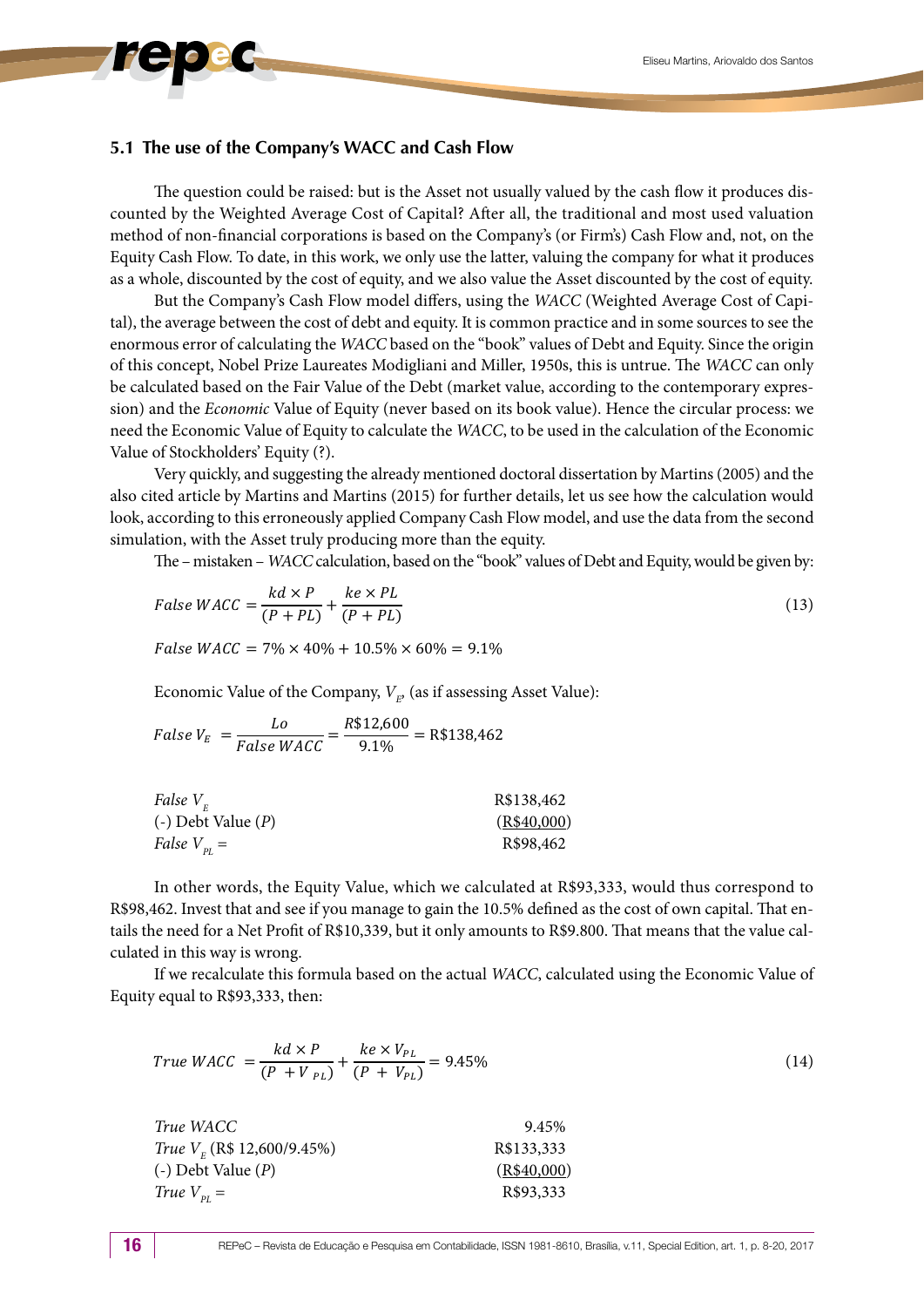#### **5.2 A more Complete Model**

The latter description of the Economic Value of Equity at the end of the previous item also entails a problem: it establishes that the Company value as a whole, before the debt, equals R\$133,333. But this hides that this figure consists of two parts: the true Asset value, corresponding to R\$120,000, and the *Goodwill* from Debt, our by now old friend, corresponding to R\$13,333. Thus, the dissertation mentioned suggests, with some adaptations:

| Fair Value of Asset $(A)$                                                                                                            | $=$ R\$100.000                                    |
|--------------------------------------------------------------------------------------------------------------------------------------|---------------------------------------------------|
| Goodwill from Asset = Economic Value of Asset – Fair Value of Asset                                                                  |                                                   |
| $G_A = V_A - A = \frac{Lo}{ke} - A = \frac{R$12,600}{10.5\%} - R$100,000$                                                            | $=$ R\$20.000                                     |
| Gain on Debt = Goodwill from Debt = $\frac{DFL}{k dL} - \frac{DFL}{ke}$<br>Economic Value of Company<br>(-) Fair Value of Debt $(P)$ | $=$ R\$13.333<br>$=$ R\$133.333<br>$= (R$40.000)$ |
| Economic Value of Equity $(V_{p_l})$                                                                                                 | $=$ R\$93.333                                     |
|                                                                                                                                      |                                                   |

#### **5.3 Additional Considerations**

There are many points to discuss, but we would like to draw attention to some, mainly concerning the argument made in this paper that the Economic Value of the Asset should be calculated with the discount rate represented by *ke*. This is genuinely true if the Equity is the sole funder of the Asset. But when there is a first debt taken, it is to be expected that if, on the one hand, there is usually a Gain from Debt, on the other, there is an increase in *ke* due to the increased risk of the shareholders.

Therefore, the Economic Value of the Asset needs to be calculated based on the *ke* of the unleveraged company, with two components: loss of Equity value due to the increase in *ke*, and Gain on Debt, expecting the latter to be higher than the former (Modigliani and Miller, 1958 argued that, in theory, they should be equivalent, except for the fiscal effects of the cost of debt, but we will not discuss that here).

In fact, there would always be 'cascades' of Loss of Equity with each new Debt installment and also variation in the Gain from Debt.

Another aspect: one has to consider the tax figure of Interest on Own Capital, which produces changes in the *ke* because of its tax interference and, consequently, in the Economic Value of the Asset and Equity (not to forget that the company pays less tax, but the shareholder is taxed on this "Interest", and the calculation needs to cover both).

In addition: the Suppliers account should always be understood as an Interest-Bearing Liability and treated at present value and with the interest calculated in the financial expense and not in the cost of goods sold. This is not always applied in the accounts though, nor are discount rates properly described to the extent of producing a reasonable degree of acceptance. Therefore, this account is usually treated as part of Non Interest-Bearing Liabilities, which obviously produces some distortions.

But let us stop with these additional considerations, despite knowing there are others.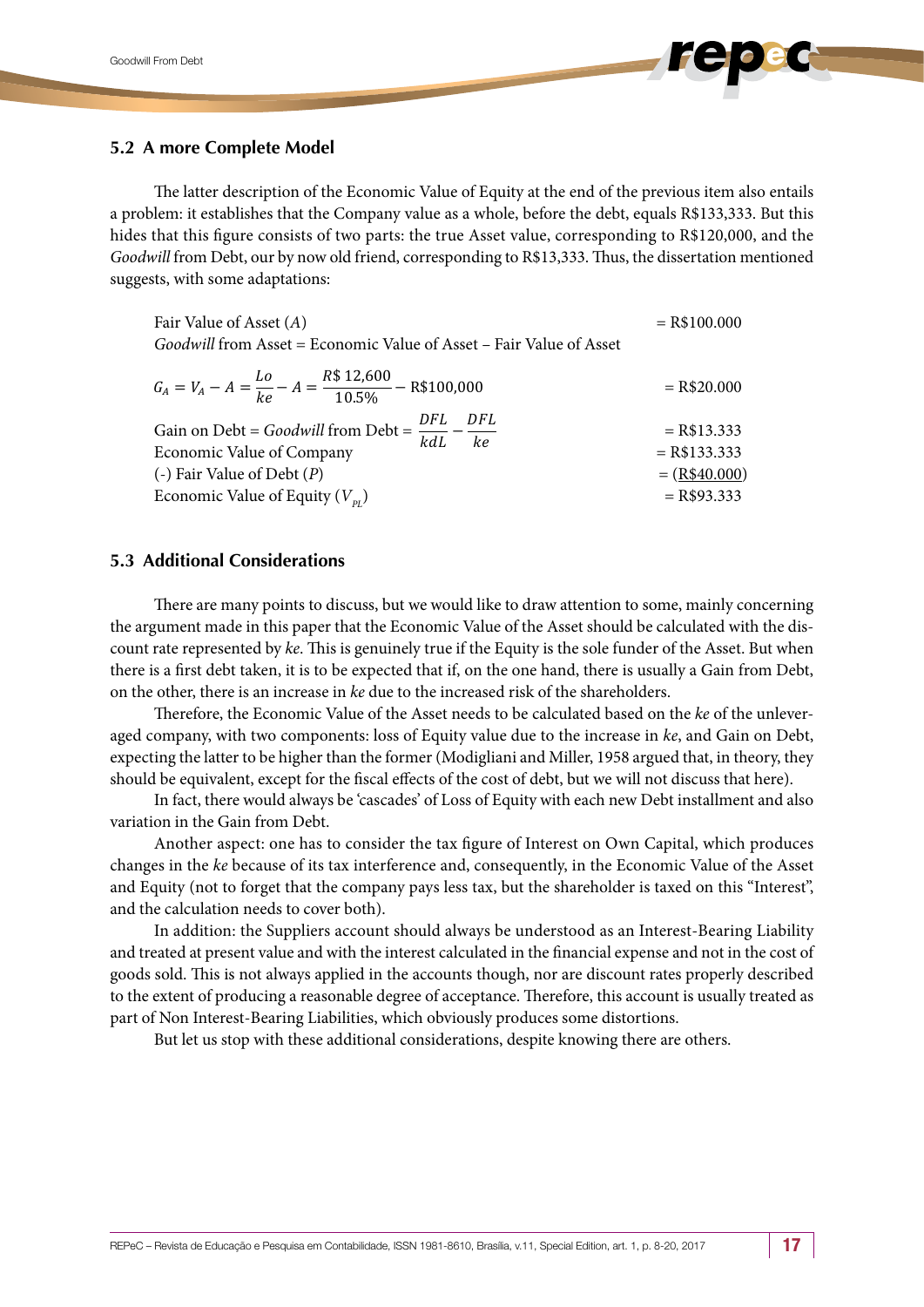## **6. An Actual Brazilian Case**

It is clear that, under normal conditions, debts being taken at a cost net from income tax (obviously considering the sum of this tax and the social contribution on net income) lower than the return of the Asset, all companies in these conditions have *Goodwill* deriving from their Debt.

Of course, in Brazil, the interest rates have sometimes exceeded the rates of return of the Assets where these Liabilities are applied, destroying the Economic Value of Equity.

On the other hand, the generous interest rates charged mainly by the BNDES and some state agencies that foster development (and sometimes abusive privileges) have led to a proliferation of Economic Values of Equity, largely and sometimes completely based on the *Goodwill* of these Debts.

And we have seen how easy it is to calculate this *Goodwill* that has nothing to do with any cash-generating unit. It is enough to have access to the Debt, its financial cost, its profile over time (so as not to admit the oversimplified idea of perpetuity) and the cost of equity. It is logical that the latter is the most complicated of all, being instable, subjective, determined by the partners (and each with its own *ke*), but there are several sources that seek to approach this cost of equity with reasonably successful approximation (expected, at least).

Therefore, we can risk a real example, without any concern with meticulous accuracy, but much more to show the potential of this analysis.

Consider the case of Vale which, in its financial statements for 2016, shows the simple average of the year in millions of *reais*:

| Financial Debt (P)                       | R\$104,115 |
|------------------------------------------|------------|
| Equity ( <i>PL</i> )                     | R\$136,561 |
| Total Assets less Non-Financial Debt (A) | R\$240,676 |

This Debt, according to the company's explanatory notes and the income statement, and excluding inflation and foreign currency variations (exaggerated but deliberate simplification - we are working with real rates, exempt from the effects of inflation, and admitting exchange variation equal to inflation to avoid other deviations and adjustments), was subject, during 2016, to the average real annual financial burden rate, net from the assumed rate of 34% of taxes on profit, corresponding to 3.90%, producing financial expenses of R\$4,060 million (R\$ 6,152 before taxes). The *ke*, estimated by the Capital Markets Research Center (CEMEC), in real terms (taking the IPCA as deflator), corresponded to 7.88% p.a.

If this debt were perpetual, or if the company were able to replace it forever with others of the same profile in terms of charges, the economic value of this debt would be R\$51,523 million, with Goodwill of R\$52,592 million.

As the company presents in its financial statements the maturity profile of these debts, assuming that the company would pay them all at their maturities and not renew them, and maintain the same interest rate (an administration would never do so if it got these rates!), the Goodwill from Debt would amount to R\$17,905 million.

In order to have an idea of how significant this value is, as of 12/31/2016, Vale's market value was R\$127,734 million, that is, based on these data, we see that the largest individual component of Vale's Goodwill seems to be concentrated in its Debt, and not in its Assets!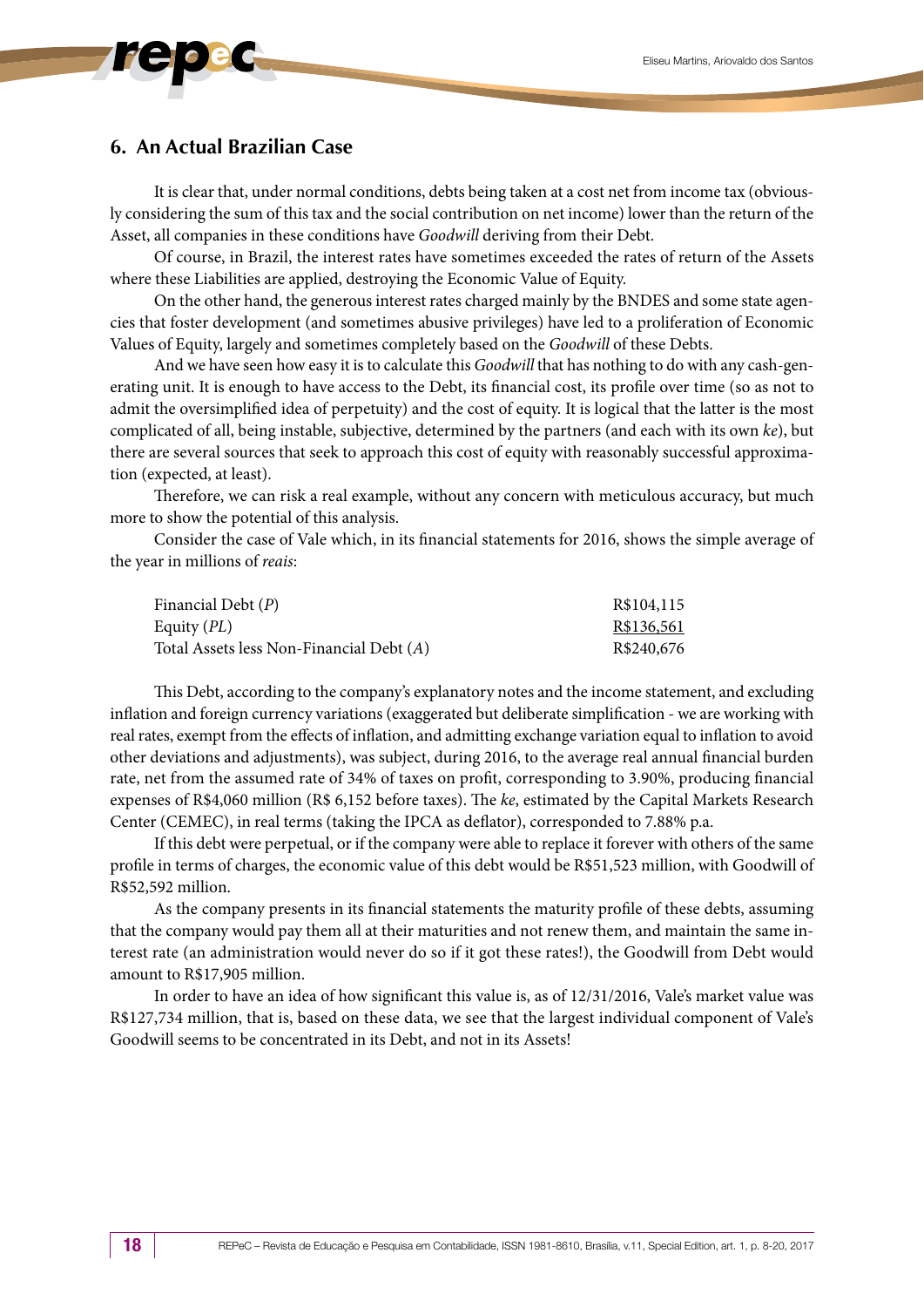# **7. Conclusions**

In this work, in a simplified and didactic way, we presented this figure, apparently disregarded almost completely in the academic world, totally disregarded in the normative accounting world, but present in the heads of the most informed investors and analysts, which is the figure of *Goodwill* deriving from a company's Debt, and not from its tangible and intangible Assets.

We revisited the scarce bibliography about it and highlight the Brazilian model developed by Prof. Vinícius Aversari Martins, created for a relatively fast design of this *Goodwill*, which separates a company's total *Goodwill* into its two components: a) how much is formed by the Assets' ability to generate abnormal profits, and b) how much is formed by having a financial debt with a burden net from taxes lower than the cost of equity. We also show that this model produces a much more appropriate measure of a company's Firm Value, which cannot be achieved by using the traditional *WACC*.

It can be concluded, in view of the importance of the subject, the very scarce bibliography, the poor treatment of the subject in accounting education and research and the total absence of this concept in international accounting standards, that there is much to investigate, develop, teach and rule on the subject. There is a need for a change in both the academic and regulatory fields. But while this matter is best known in the world of practice, a more appropriate and more transparent development of the idea and calculation of this *Goodwill* from Debt is also urgently needed.

#### **References**

- Cheng, M. C. & Tzeng, Z. C. (2011). The effect of leverage on firm value and how the firm financial quality influence on this effect. *World Journal of Management*, *3*(2), pp.30–53.
- Choi, J. J. (1988). Debt financing and the cost of capital in the neoclassical investment model. *The American Economist*, *32*(1), pp. 19–23.
- Comitê de Pronunciamentos Contábeis. (2010). Pronunciamento Técnico CPC 01 (R1) Redução ao Valor Recuperável de Ativos. Recuperado de [http://www.cpc.org.br/Arquivos/Documentos/27\\_](http://www.cpc.org.br/Arquivos/Documentos/27_CPC_01_R1_revisão08.pdf) [CPC\\_01\\_R1\\_revisão08.pdf](http://www.cpc.org.br/Arquivos/Documentos/27_CPC_01_R1_revisão08.pdf)
- Comitê de Pronunciamentos Contábeis. (2010). Pronunciamento Técnico CPC 04 (R1) Ativo Intangível. Recuperado de http://www.cpc.org.br/Arquivos/Documentos/187\_CPC\_04\_R1\_rev%2008.pdf
- Comitê de Pronunciamentos Contábeis. (2011). Pronunciamento Técnico CPC 15 (R1) Combinação de Negócios. Recuperado de [http://www.cpc.org.br/Arquivos/Documentos/235\\_CPC15R1\\_rev\\_06.pdf](http://www.cpc.org.br/Arquivos/Documentos/235_CPC15R1_rev_06.pdf)
- Edwards, E. & Bell, P. (1961). *The theory and measurement of business income*. California: University of California Press.
- Kane, A., Marcus, A. J. & McDonald, R. L. (1985). Debt policy and the rate of return premium to leverage. *Journal of Financial and Quantitative Analysis*, *20*(4), pp. 479–499.
- Leão, L. G. & Vasconcelos, R. A. (2010). Depósitos estáveis em cooperativas de crédito: um Ativo intangível na forma de *Goodwill* não adquirido. *Gestão Contemporânea*, *6*(6), pp. 227– 254.
- Martins, E. & Martins, V. A. (2015). Contabilidade e finanças: a temerária utilização do WACC. *Revista Universo Contábil*, *11*(1), pp. 25-46.
- Martins, V. A. (2002*). Contribuição à avaliação do Goodwill: depósitos estáveis, um Ativo intangível*. Dissertação de mestrado, Universidade de São Paulo, São Paulo, SP, Brasil
- Martins, V. A. (2005). *Interações entre estrutura de capital, valor da empresa e valor dos Ativos.* Tese de doutorado, Universidade de São Paulo, São Paulo, SP, Brasil.